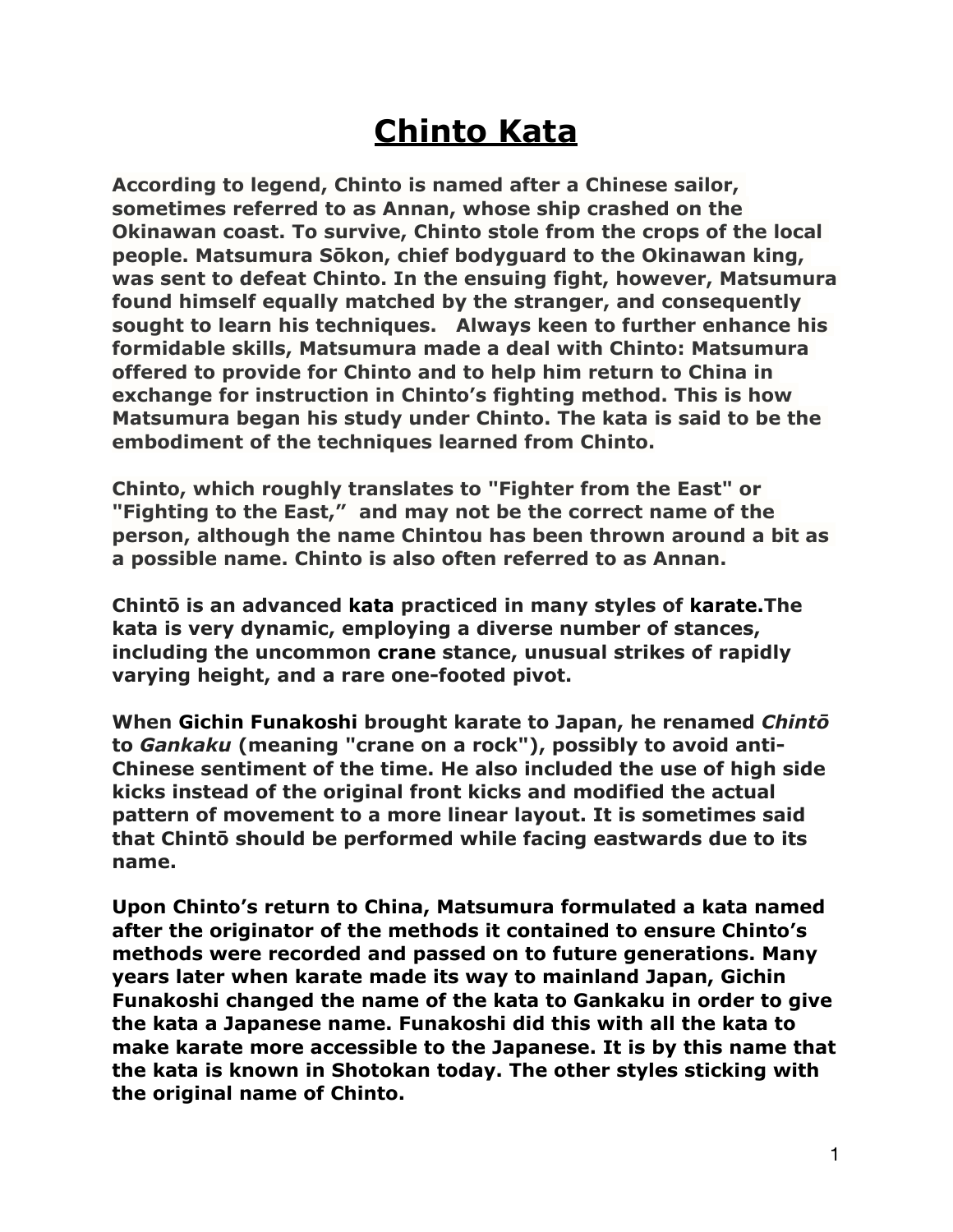**From this little bit of history we know that the kata is a record of the methods that the great warrior Matsumura learnt from Chinto. We also know Matsumura was interested in these methods because he thought them effective and because he had not seen them before. Essentially the kata is a record of the "unusual" methods in Chinto's armoury. The kata's bunkai is therefore highly unlikely to be basic in nature. Many kata start by showing basic skills and as the kata progresses so does the technical level of the skills shown. However, this is not the case with Chinto as it shows fairly advanced methods straight from the start.** 

**Perhaps Matsumura had hooked his hand around Chinto's neck during the fight only to have it wrenched off and then be punched for his trouble? That's certainly what the first part of the kata shows, so perhaps that was the first lesson Chinto gave Matsumura all those years ago? The initial move of the kata which hyper-extends the enemy's elbow.The second move of the kata which positions enemy for two punches. Maybe Chinto then also showed how he could have thrown Matsumura from the same position? Following the initial stripping of the grip as an alternative to locking and punching the kata instructs us to move our rear foot in while pulling the enemy towards us. The kata then instructs us to turn and pull around. This will pull the enemy over the hips and on to the floor. This is not a simple technique and yet it is found towards the start of the kata which would again emphasize Chinto kata's advanced nature.** 

**There are no "basics" to be found in Chinto kata. Many of the drills within the form are longer and more intricate than are found elsewhere. The kata has changed over the years. The kata performs a jodan juki-uke (upper level cross receipt). This is a response to the enemy seizing your wrist in order to neutralize an attempted eyegouge. Push the enemy away as you cross your arms. Your free arm goes under your seized wrist and over your enemy's wrist. By following the kata and pulling the arms in towards your centre the grip will either be stripped, or, if the enemy maintains their grip the wrist will become locked and they will bend at the waist. In most modern versions on the kata this motion is followed by a leaping double level kick (Nidan Geri), but this would not fit the position of the enemy. The kata originally instructed the practitioner to forcefully kick the lead leg twice in order to break balance and bring the head even further forward for the following techniques. Following on from the two kicks to the shin, the kata then shows how to apply a strangle from that position. Should the strangle fail,**